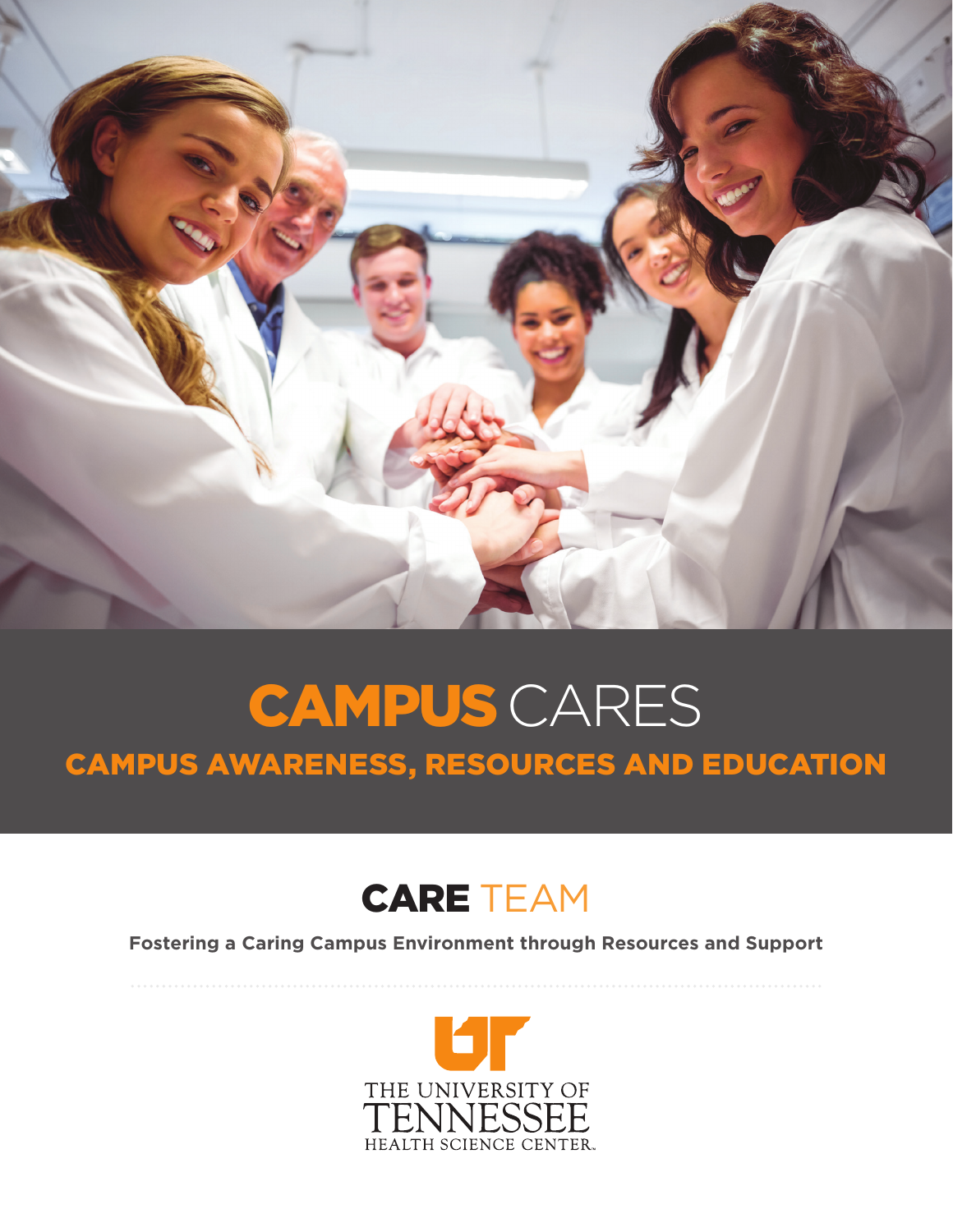# CAMPUS CARES

#### WHAT IS A CARE TEAM?

The CARE Team is a multidisciplinary group whose primary goal is to effectively identify students in, or heading toward distress. Through an established protocol, the CARE Team receives and tracks reports of distressing and disruptive behaviors, collects and reviews information and determines the best responses to support, intervene, and/or warn. The team then responds with resources and coordinates follow-up.

## WHY DO WE NEED A CARE TEAM?

The CARE Team aids in promoting students' success and progress in adapting to the demands of the health science programs. By utilizing a proactive approach, the CARE Team addresses a growing need for centralized, coordinated, and caring interventions. The Team reviews reports of distressing and disruptive behaviors and performs assessments as needed to provide appropriate services and support for students and the campus.

### WHEN AND HOW DO I SHARE A CONCERN?

We CARE about student success and rely on you - the eyes and ears of our University to help us make sure our students are supported. You can communicate observed or knowledge of distressing and disruptive behaviors by filling out the CARE Team form. The form can be found at uthsc.edu/care-concern, every UTHSC page, or uthsc.edu/care-team.



#### WHAT IS THE PROCESS?

- **1. Identify distressing and disruptive behaviors.** The first step is for YOU to identity the distressing and disruptive behaviors and behaviors and share a CARE Team concern at uthsc.edu/care-concern. You can also submit a care referral verbally by calling the care navigator at 901.448.2344 or call the #TakeCare: After Hours line 901.690.CARE. Share the concern.
- **2. Evaluate.** The report will be evaluated by the CARE Team to determine appropriate support and intervention.
- **3. Intervene.** The CARE Team will facilitate and coordinate intervention.
- **4. Follow-up.** A CARE Team member will follow-up with the reporter, if not anonymous.
- **5. Monitor.** The CARE Team will monitor and, if needed, adjust the intervention.

#### WHAT ABOUT FERPA?

Protecting student privacy is a high priority of the Care Team. Records and proceedings of the team are kept confidential and shared only on a "need to know" basis in a manner that is consistent with University policy and the University's obligations under applicable law, including FERPA.

WHAT MODEL IS BEING USED?

The NaBITA (National Behavioral Intervention Team Association) model, a nationally recognized authority for Behavioral Intervention Teams.

**Thank you to the University of Rochester and the National Behavioral Intervention Team Association for their continued support.**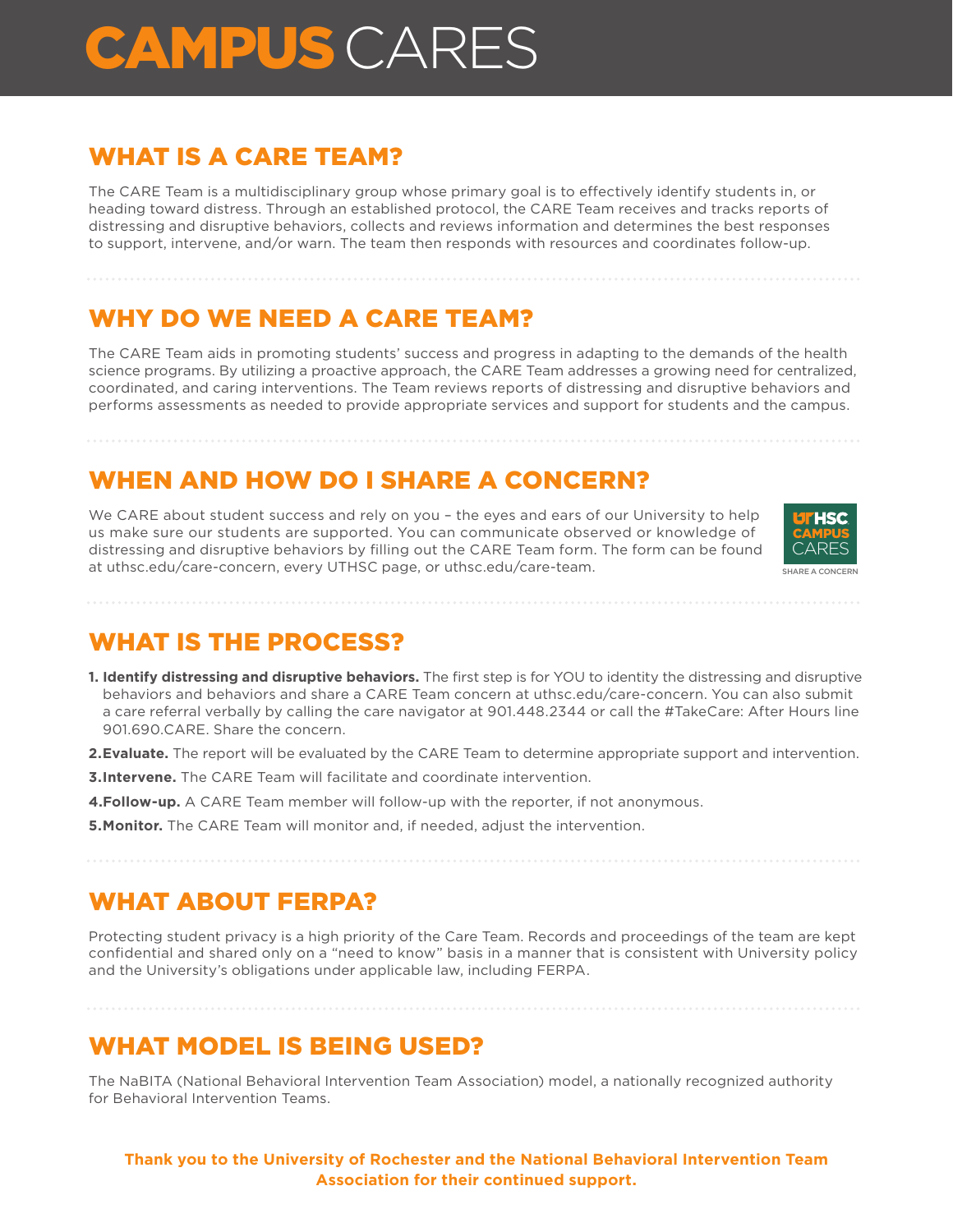### DETERMINING APPROPRIATE RESOURCES

#### **CONCERNING BEHAVIORS**

- Anxious/depressed/overwhelmed
- Significant difficulty or anxiety with demands of college/program
- Pattern of relationship problems
- Loner, more withdrawn
- Excessive absence
- Decline in health, hygiene, appearance, or weight
- Falling asleep in class
- Change in pattern of interaction
- Students who are overly nervous, tearful or tense
- Unable to make decisions

#### **CONTACT**

*Memphis*:

Counselors at SASSI: **901.448.5056**

*or*

UHS: **901.448.5630**

or other campuses: **uthsc.edu/student-health-services/locations.php** for counseling resources in your area

#### **DISTRESSING BEHAVIORS**

- Repeated requests for special consideration
- Extreme disorganization
- Written or verbal expression of violence or hopelessness
- Exaggerated or disproportionate response to grades or evaluations
- Angry outbursts, yelling, aggressive comments
- Cuts, bruises or burns
- Smell of alcohol, abuse of drugs
- Mental health history related to dangerousness
- Recent police contact
- Acting out
- Expressionless face
- Victim/martyr self concept
- Noncompliance or disciplinary problems
- Statements of distress
- Lack of responses to outreach
- Lack of resources causing distress

#### **CONTACT**

Share a CARE Concern: **uthsc.edu/care-concern 901.448.2344 careteam@uthsc.edu** #takecare after hours line: **901.690.CARE**

*and* 

*Memphis*:

Counselors at SASSI: **901.448.5056**

*or*

#### UHS: **901.448.5630**

or other campuses: **uthsc.edu/student-health-services/locations.php** for counseling resources in your area

#### **DISRUPTIVE BEHAVIORS**

- Highly troublesome behavior
- Loss of contact with reality
- Stalking behaviors
- Overtly suicidal/homicidal thoughts or actions
- Written or verbal to harm to self or others
- Inability to communicate clearly
- Violence or cruelty
- Paranoia
- Fascination with weapons or unusual interest in police, military, terrorist activities or materials
- Have not heard from the student, welfare check needed to ensure safety on or off campus

#### **CONTACT**

UTHSC Campus Police: **901.448.4444** *and*  Share a CARE Concern: **uthsc.edu/care-concern 901.448.2344 careteam@uthsc.edu** #takecare after hours line: **901.690.CARE**